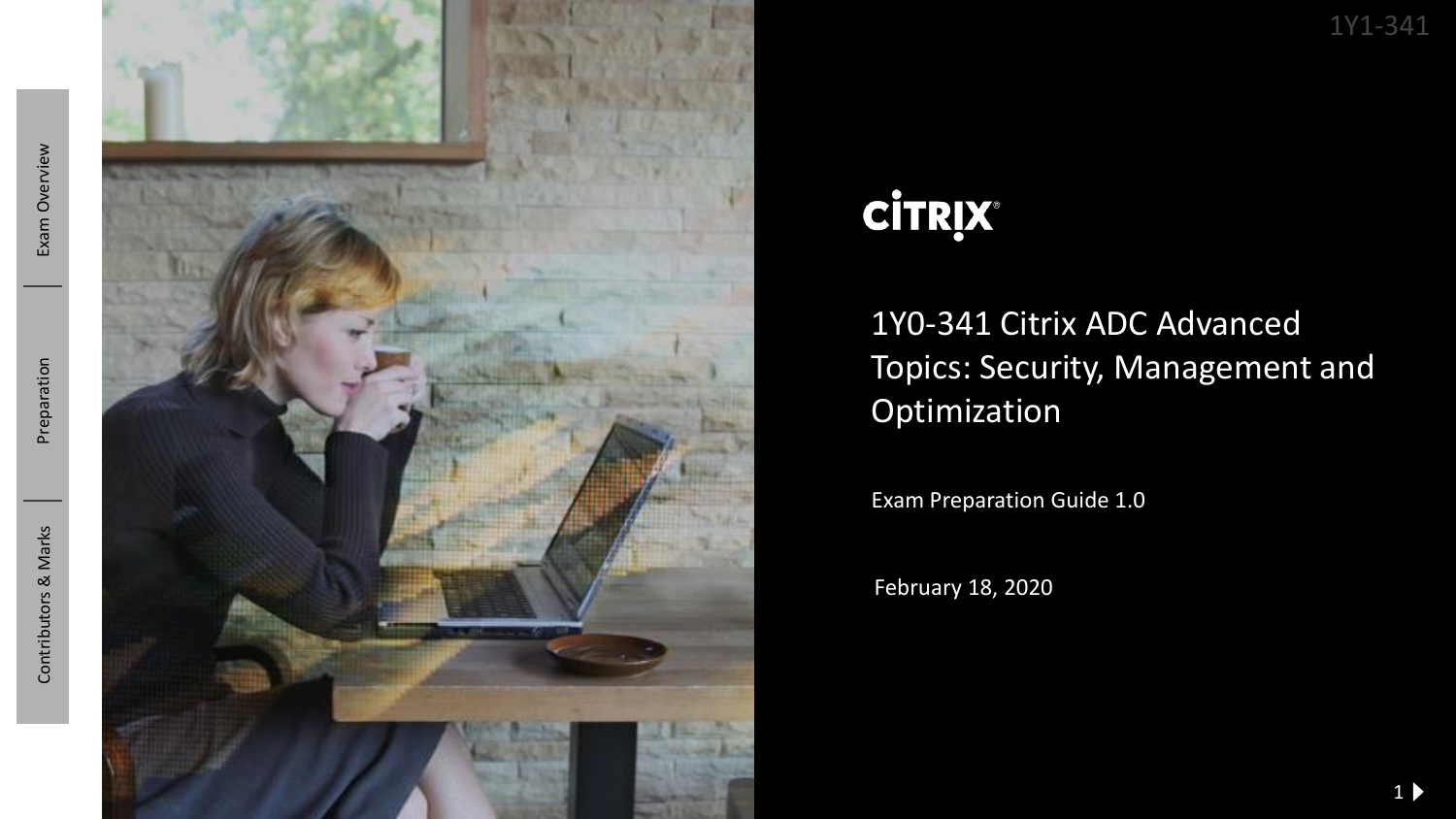#### **Disclaimer**

This exam preparation guide is designed to provide candidates with necessary information about the 1Y0 -341 exam, including study resources and ways to interpret the exam objectives to better enable candidates to assess the types of questions that may be asked during the exam. Please be aware that the content of this guide in no way ensures a passing score on the certification exam.



**CİTRIX®**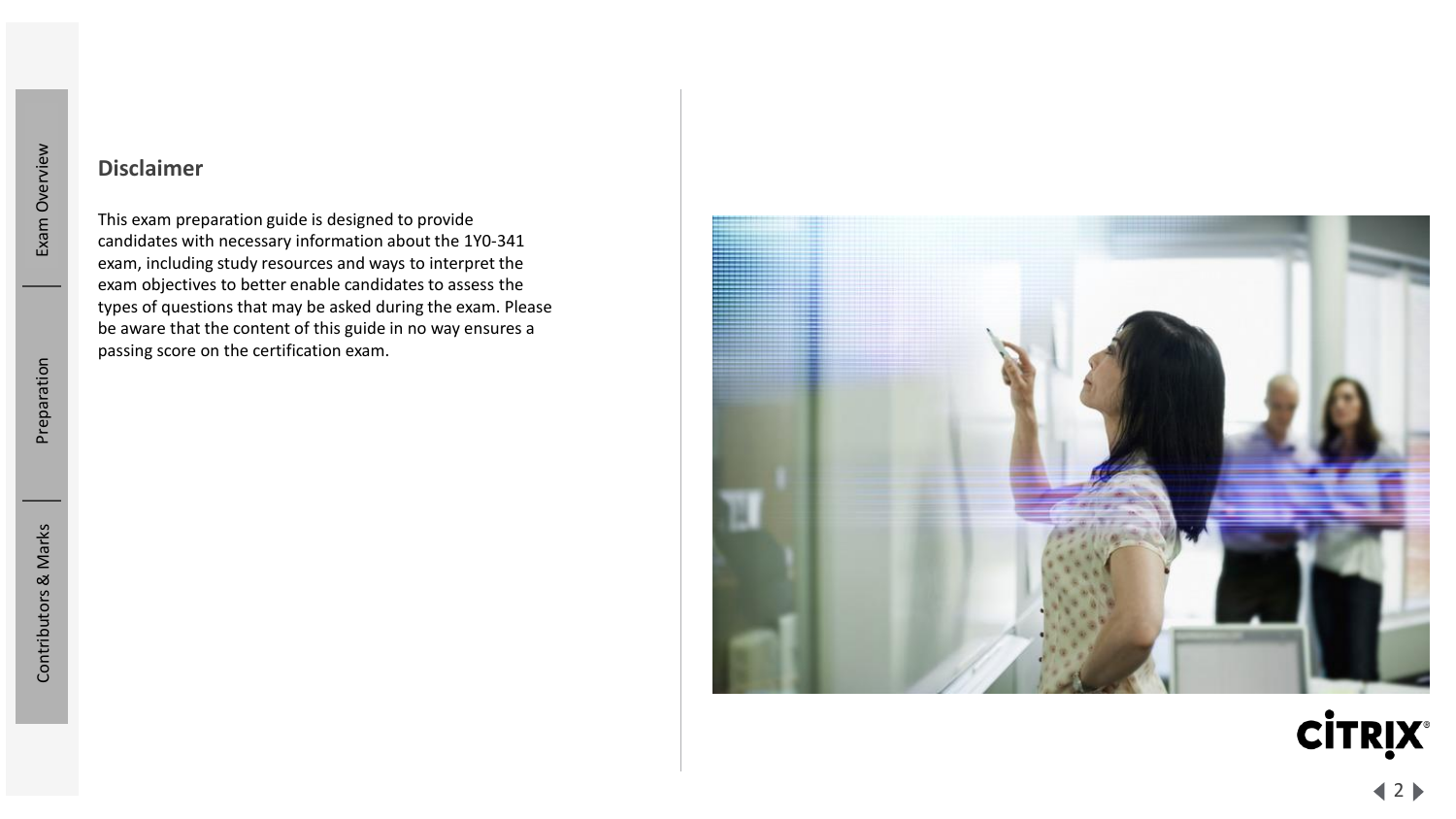## Table of Contents

### **Exam Overview**

| <b>Number of Items</b>                 |  |
|----------------------------------------|--|
| <b>Time Limit</b>                      |  |
| <b>Intended Audience</b>               |  |
| <b>Registration and Administration</b> |  |
| <b>Retake Policies</b>                 |  |

### **Preparing for the Exam**

| <b>Recommended Knowledge and Skills</b>    |  |
|--------------------------------------------|--|
| <b>Recommended Product Experience</b>      |  |
| <b>Recommended Training</b>                |  |
| <b>Unauthorized Preparation Materials</b>  |  |
| <b>Interpretation of Objectives</b>        |  |
| <b>Sections, Objectives and References</b> |  |

### **Contributors & Marks**

| <b>Prep Guide Author</b>             | 18 |
|--------------------------------------|----|
| <b>Subject Matter Experts (SMEs)</b> | 18 |
| <b>Notice</b>                        | 19 |
| <b>Marks</b>                         | 19 |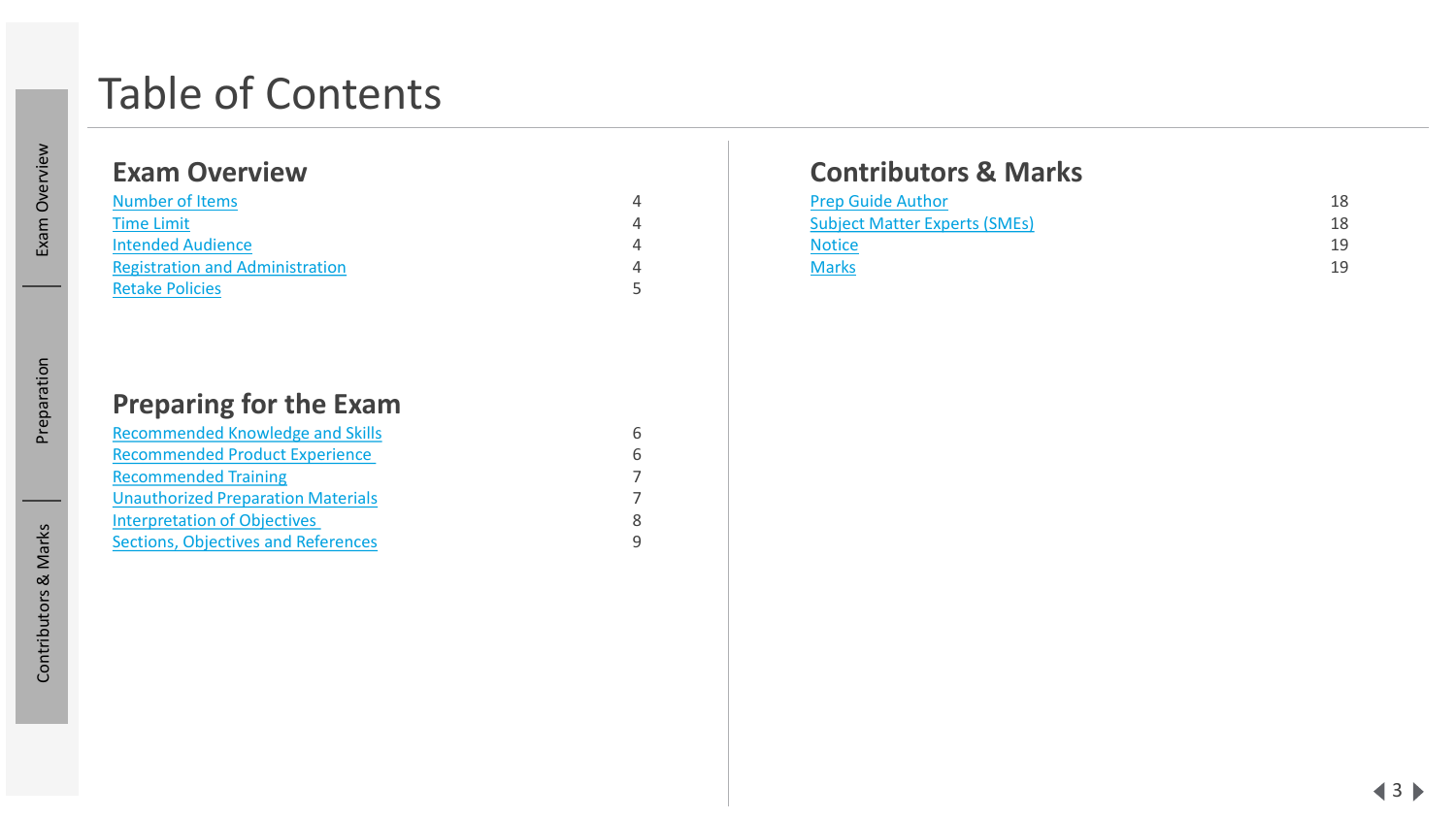## <span id="page-3-0"></span>Exam Overview

#### **Number of Items**

Exam Overview

The 1Y0-341 exam is a 69 question exam written in English. The exam consists of multiple choice items only.

#### **Passing Score**

The passing score for this exam is 66%.

#### **Time Limit**

| <b>Type of Candidate</b>                                                                                     | Time Limits*                                  | <b>Notes</b>                                                                                           |
|--------------------------------------------------------------------------------------------------------------|-----------------------------------------------|--------------------------------------------------------------------------------------------------------|
| Native English speakers                                                                                      | 75 minutes                                    |                                                                                                        |
| Non-native English speakers<br>that take the exam in<br>countries where English is a<br>foreign language     | 75 minutes<br>+30 minutes<br>(time extension) | Time extension granted automatically                                                                   |
| Non-native English speakers<br>that take the exam in<br>countries where English is<br>NOT a foreign language | 75 minutes<br>+30 minutes<br>(time extension) | Must request time extension from<br>Citrix. Submit your request here: Time<br><b>Extension Request</b> |

#### **Intended Audience**

The 1Y0-341 exam was developed for candidates who have demonstrated the minimum requisite knowledge and skills required for a Citrix networking professional who can deploy and/or manage Citrix Web App Firewall to secure application access in a Citrix ADC 13 environment, as well as Citrix Application Delivery Management to administer a Citrix ADC environment or optimize Citrix ADC-managed application delivery traffic.

The tasks tested in this exam will represent those skills, which are deemed as advanced topics such as Security, Management, and Optimization

#### **Primary Audience:**

- Network Administrators
- Network Engineers
- Network Architects
- Citrix Administrators
- Systems Engineers /Systems Administrators

#### **Registration and Administration**

This exam is administered at Pearson VUE testing centers worldwide. To learn more about the rules and process of taking an exam, please visit [http://training.citrix.com/exams.](http://training.citrix.com/exams)

Worldwide, visit the Pearson VUE website (<http://www.pearsonvue.com/citrix>) to locate a testing center in your area and register for an exam. You may also register in person at any Pearson VUE testing center. If you reside in the United States or Canada, you may also register by calling 1-800-931-4084.

Note: A \$7 USD surcharge will be added to phone registrations.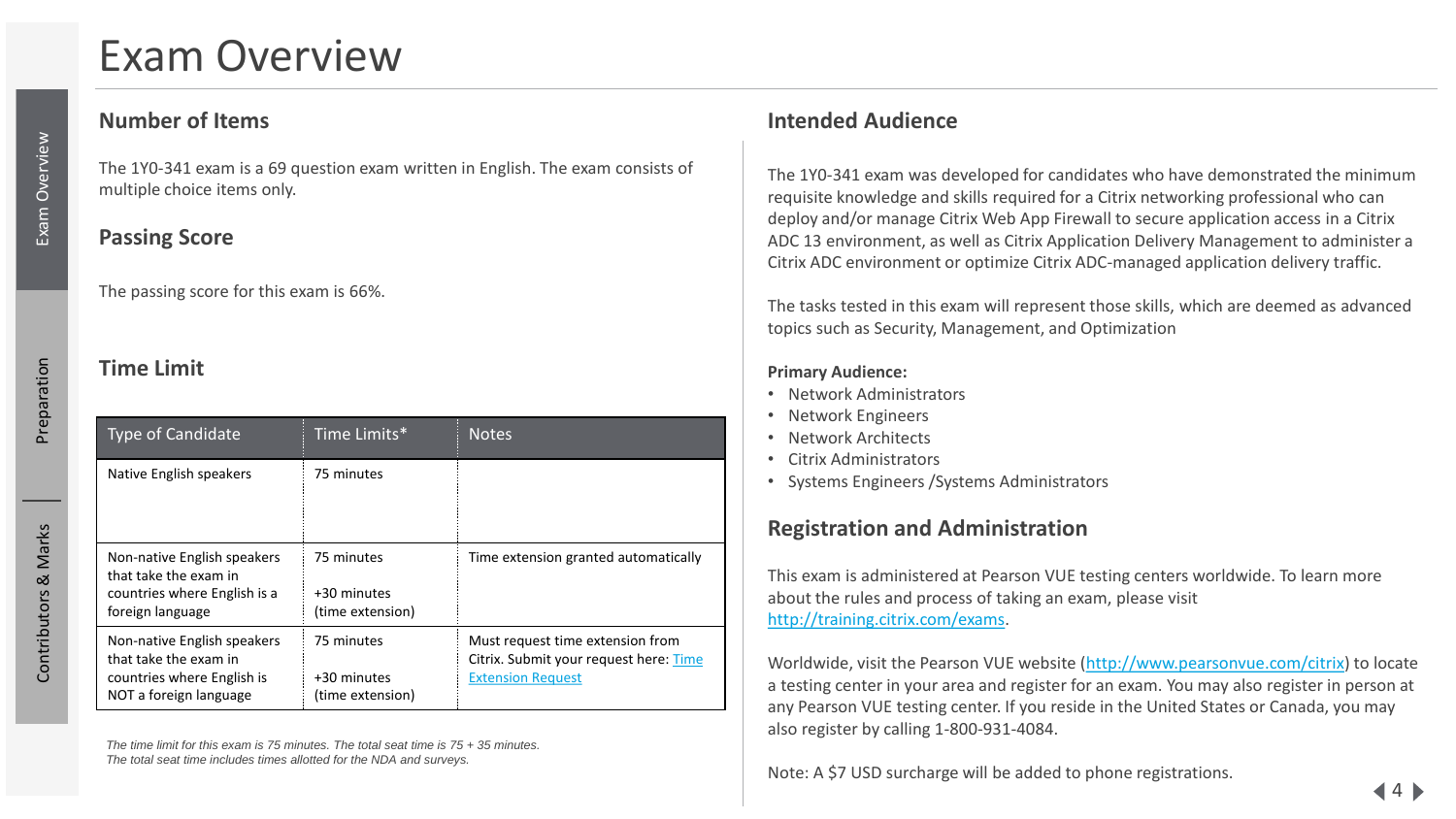#### <span id="page-4-0"></span>**Retake Policy**

Candidates must wait 24 hours from their original appointment time before they can register to retake an exam. After a second attempt, and any attempt thereafter, the candidate must wait 14 calendar days to retake the exam .

Breach of this policy can result in sanctions up to and including a ban from taking Citrix exams and/or decertification.

For more information about our policies, including the Citrix Exam Retake Policy and the Candidate Conduct Policy, please visit <http://training.citrix.com/exams>

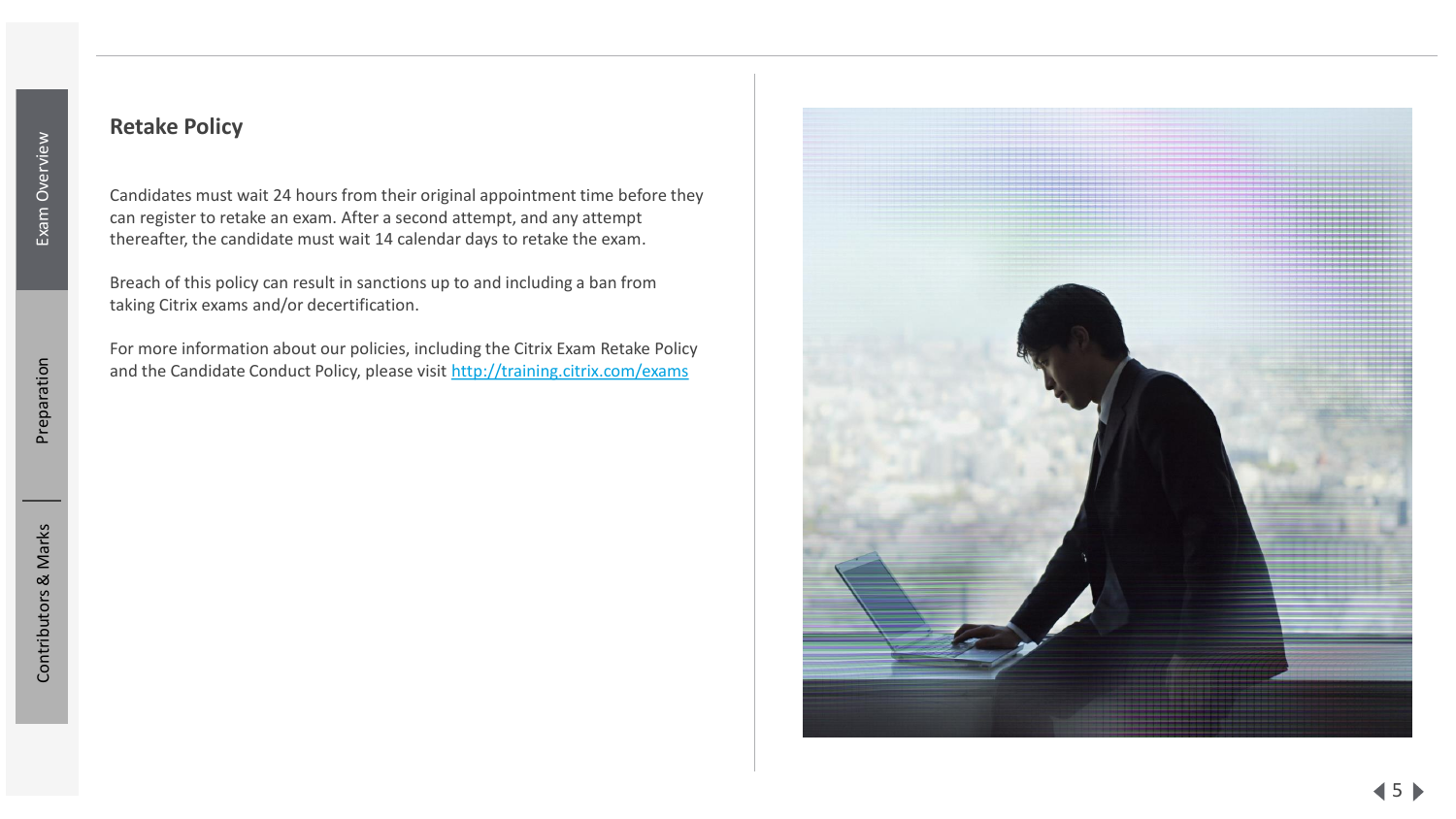## <span id="page-5-0"></span>Prepping for the Exam

#### **Recommended Knowledge and Skills**

Preparation

Candidates should have knowledge of the following prior to taking this exam:

- o Intermediate knowledge of TCP/IP, HTTP protocols and understanding of the OSI model
- $\circ$  Experience with network devices (e.g. routers, switches), various networking protocols, and aspects of application and site architecture (e.g. DMZ, VLANS)
- o Moderate exposure to UNIX (particularly BSD variants)
- o Exposure to basic systems administration concepts, including logging, software upgrade procedures and high availability operations
- o Familiar with web server software (e.g. Apache, IIS, WebSphere)
- o Familiar with Windows and Linux Server administration
- o Basic knowledge of DNS, SSL and compression concepts
- o Understanding of concepts related to server load balancing and content switching
- o Knowledge of network security threats and site protection concepts (e.g. firewalls, worms, DDoS attacks)
- o Familiar with regular expressions
- o Knowledge of Active Directory
- o Knowledge of virtualization
- o Knowledge of application optimization
- o Familiar with basic concepts of cloud computing

#### **Recommended Product Experience**

We recommend that candidates have at least six months of experience with the following topics in a Citrix ADC 12 solution:

- o Introducing Citrix Web App Firewall
- o Citrix Web App Firewall Profiles and Policies
- o Implementing Citrix Web App Firewall Protections
- o Additional Citrix Web App Firewall Protections
- o Monitoring and Troubleshooting Citrix Web App Firewall
- o Citrix ADC Security and Filtering
- o Authentication using Security Assertion Markup Language (SAML)
- o Authentication using OAuth and OpenID
- o Introduction and Configuration of Citrix Application Delivery Management (ADM)
- o Managing and Monitoring Citrix ADC Instances
- o Managing Citrix ADC Configurations
- o Integrated Caching
- o Front End Optimization
- o Performance Tuning and Other Optimizations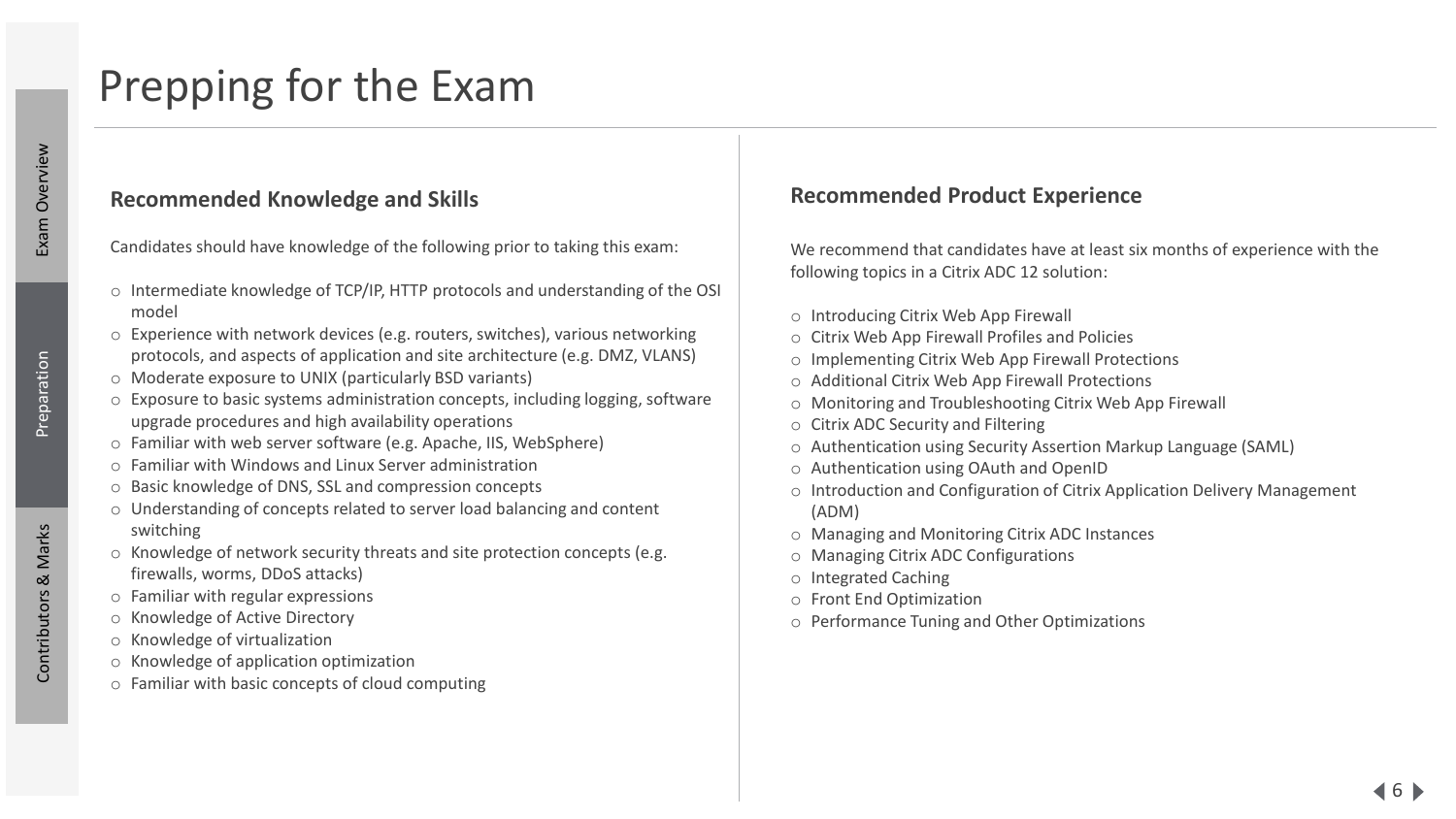#### <span id="page-6-0"></span>**Recommended Training**

Citrix Education recommends that candidates have hands-on experience implementing Citrix ADC 13 in an enterprise environments, prior to taking this exam. One of the best ways to do this is by taking a formal Citrix training course. The following course provides the skills to assess, design, and implement advanced configurations of Citrix ADC, Citrix Gateway, and Citrix Application Delivery Management..

[CNS-320 Citrix ADC 12.x Advanced Concepts -](https://training.citrix.com/learning/course?courseId=1683) Security, Management and Optimization

As with all Citrix exams, it is recommended that candidates get hands-on experience by working directly with products covered on the exam.

#### **Unauthorized Preparation Materials**

Citrix Education monitors exam results to ensure that candidates are not using unauthorized materials to prepare for exams. If it is determined that a candidate used unauthorized materials to prepare for an exam, the candidate's score will be invalidated and his or her certification will be revoked.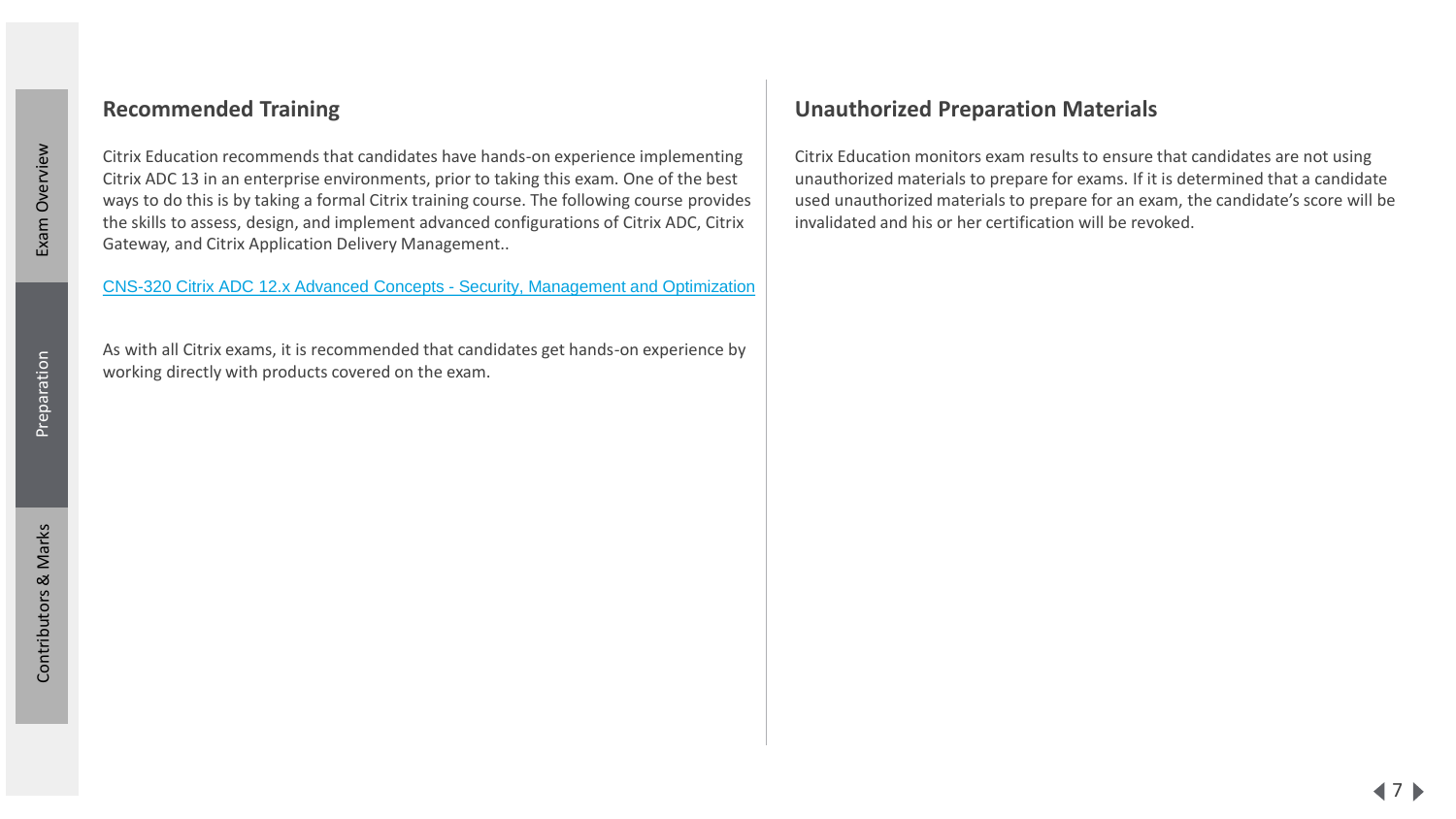#### <span id="page-7-0"></span>**Interpretation of Objectives**

Candidates should refer to the objectives and examples listed in this guide in order to determine which topics will be on the exam, as well as examples of the topics that could be tested.

For example, if the objective reads "Configure monitors" and one of the examples reads, "determine when to use which type of monitor," exam-takers could expect to see:

- A question that requires determining which type of monitor to configure…
	- o *Which type of monitor should a Citrix Administrator configure…*
- …based on given requirement(s)
	- o *…to validate that a specific text string is returned in a web server response?*

**Note:** The examples listed in the "Sections, Objectives, Examples and References" section of this guide do NOT encompass all potential topics that could be tested. The examples are only provided as guidance.

The objectives and examples for this exam were developed by Exam Project Managers and Subject Matter Experts (SMEs) based on identified tasks that related to Citrix ADC 13 in enterprise environments.

The number of questions written for each objective relates directly to the importance of that objective and is proportional to how frequently that task is performed.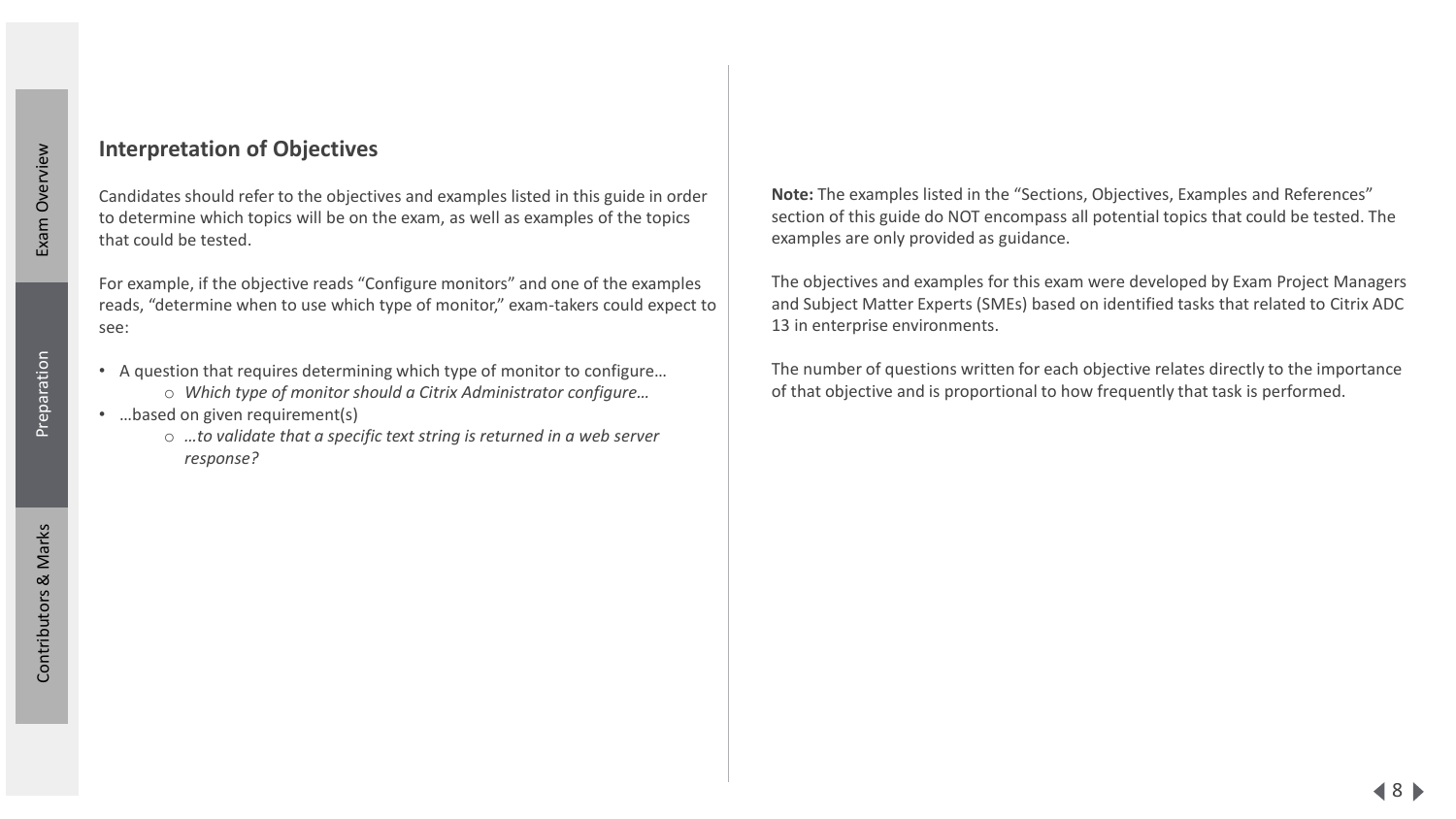### <span id="page-8-0"></span>Sections, Objectives and References

- Citrix Product Documentation: [http://docs.citrix.com](http://docs.citrix.com/)
- Citrix Support:<http://www.citrix.com/support>
- Citrix Blogs: <http://blogs.citrix.com/>

| Objective<br><b>Number</b> | Objective                                                       | References                                                                                                                                                                |  |
|----------------------------|-----------------------------------------------------------------|---------------------------------------------------------------------------------------------------------------------------------------------------------------------------|--|
|                            |                                                                 | Section 1: Introducing Citrix Web App Firewall                                                                                                                            |  |
|                            |                                                                 | https://docs.citrix.com/en-us/citrix-adc/13/application-firewall.html                                                                                                     |  |
| 1.01                       | Determine how to audit for PCI-DSS compliance.                  | https://www.citrix.com/blogs/2017/06/02/achieve-pci-compliance-with-netscaler-waf/                                                                                        |  |
|                            |                                                                 | https://www.citrix.com/networking/pci-dss.html                                                                                                                            |  |
|                            | Determine the appropriate methodology to use for a given        | https://www.citrix.com/content/dam/citrix/en_us/documents/data-sheet/citrix-application-firewall-datasheet.pdf                                                            |  |
| 1.02                       | scenario.                                                       | https://docs.citrix.com/en-us/citrix-adc/13/application-firewall.html                                                                                                     |  |
|                            |                                                                 | https://docs.citrix.com/en-us/citrix-adc/13/load-balancing/load-balancing-advanced-settings/retrieve-location-details-<br>using-ip-address-from-geolocation-database.html |  |
|                            |                                                                 | https://docs.citrix.com/en-us/citrix-web-app-firewall-service.html                                                                                                        |  |
| 1.03                       | Determine the functionality of Citrix Web App Firewall, given a | https://docs.citrix.com/en-us/citrix-adc/13/application-firewall/profiles/learning.html                                                                                   |  |
|                            | scenario.                                                       | https://docs.citrix.com/en-us/citrix-adc/13/application-firewall/url-protections/starturl-check.html                                                                      |  |
|                            |                                                                 | https://docs.citrix.com/en-us/citrix-adc/13/application-firewall/dataleak-prevention/safeobject-check.html                                                                |  |
|                            |                                                                 | https://docs.citrix.com/en-us/citrix-adc/13/application-firewall/top-level-protections/cookie-consistency-check.html                                                      |  |
|                            | Section 2: Citrix Web App Firewall Profiles and Policies        |                                                                                                                                                                           |  |
| 2.01                       | Determine how to configure Citrix Web App Firewall Policies.    | https://docs.citrix.com/en-us/citrix-adc/13/application-firewall/policies/firewall-policies.html                                                                          |  |

Exam Overview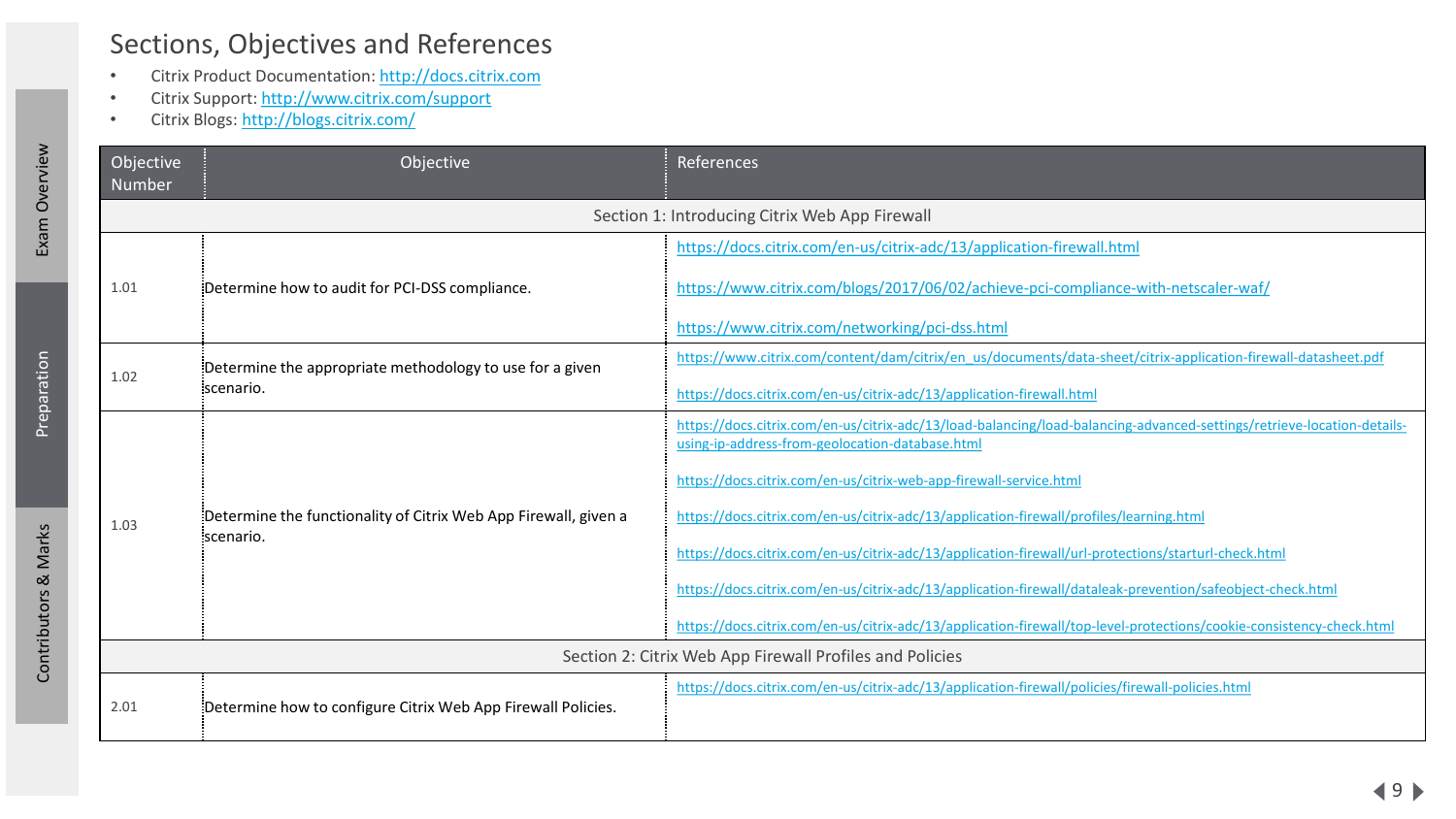| Objective<br>Number | Objective                                                                                   | References                                                                                                                                                              |
|---------------------|---------------------------------------------------------------------------------------------|-------------------------------------------------------------------------------------------------------------------------------------------------------------------------|
|                     | Determine how to create or implement (binding) Citrix Web App<br>2.02<br>Firewall profiles. | https://docs.citrix.com/en-us/citrix-adc/13/application-firewall/profiles.html                                                                                          |
|                     |                                                                                             | https://docs.citrix.com/en-us/citrix-adc/13/application-firewall/DeploymentGuide.html                                                                                   |
|                     |                                                                                             | https://docs.citrix.com/en-us/citrix-adc/13/application-firewall/profiles/configuring-profiles.html                                                                     |
| 2.03                | Determine how to configure Citrix Web App Firewall learning for a<br>given scenario.        | https://docs.citrix.com/en-us/citrix-adc/13/application-firewall/profiles/learning.html                                                                                 |
|                     |                                                                                             | https://support.citrix.com/article/CTX131488                                                                                                                            |
| 2.04                | Determine how to analyze Citrix Web App Firewall settings.                                  | https://docs.citrix.com/en-us/citrix-adc/13/application-firewall/configuring-global-settings/engine-settings.html                                                       |
|                     |                                                                                             | Section 3: Implementing Citrix Web App Firewall Protections                                                                                                             |
|                     |                                                                                             | https://docs.citrix.com/en-us/citrix-adc/13/application-firewall/top-level-protections/html-cross-site-scripting-<br>check.html                                         |
| 3.01                | Determine how to configure security checks to meet given<br>requirements.                   | https://docs.citrix.com/en-us/citrix-adc/13/application-firewall/top-level-protections/html-sql-injection-check.html                                                    |
|                     |                                                                                             | https://docs.citrix.com/en-us/citrix-adc/13/application-firewall/form-protections/form-field-consistency-check.html                                                     |
|                     |                                                                                             | https://docs.citrix.com/en-us/citrix-adc/13/application-firewall/dataleak-prevention/creditcard-check.html                                                              |
|                     |                                                                                             | https://docs.citrix.com/en-us/citrix-adc/13/getting-started-with-citrix-adc.html#processing-order-of-features                                                           |
| 3.02                | Determine how to analyze data flow to meet given requirements.                              | https://docs.citrix.com/en-us/citrix-adc/13/application-firewall/dataleak-prevention/safeobject-check.html                                                              |
|                     |                                                                                             | https://docs.citrix.com/en-us/citrix-adc/13/application-firewall/DeploymentGuide.html                                                                                   |
|                     |                                                                                             | https://docs.citrix.com/en-us/citrix-adc/13/getting-started-with-citrix-adc.html#processing-order-of-features                                                           |
| 3.03                | Determine how to configure rules and adaptive learning to meet                              | https://docs.citrix.com/en-us/citrix-adc/13/application-firewall/configuring-application-firewall/using-gui.html#to-<br>configure-the-learning-feature-by-using-the-gui |
|                     | the needs of a given environment.                                                           | https://docs.citrix.com/en-us/citrix-adc/13/application-firewall/profiles/learning.html                                                                                 |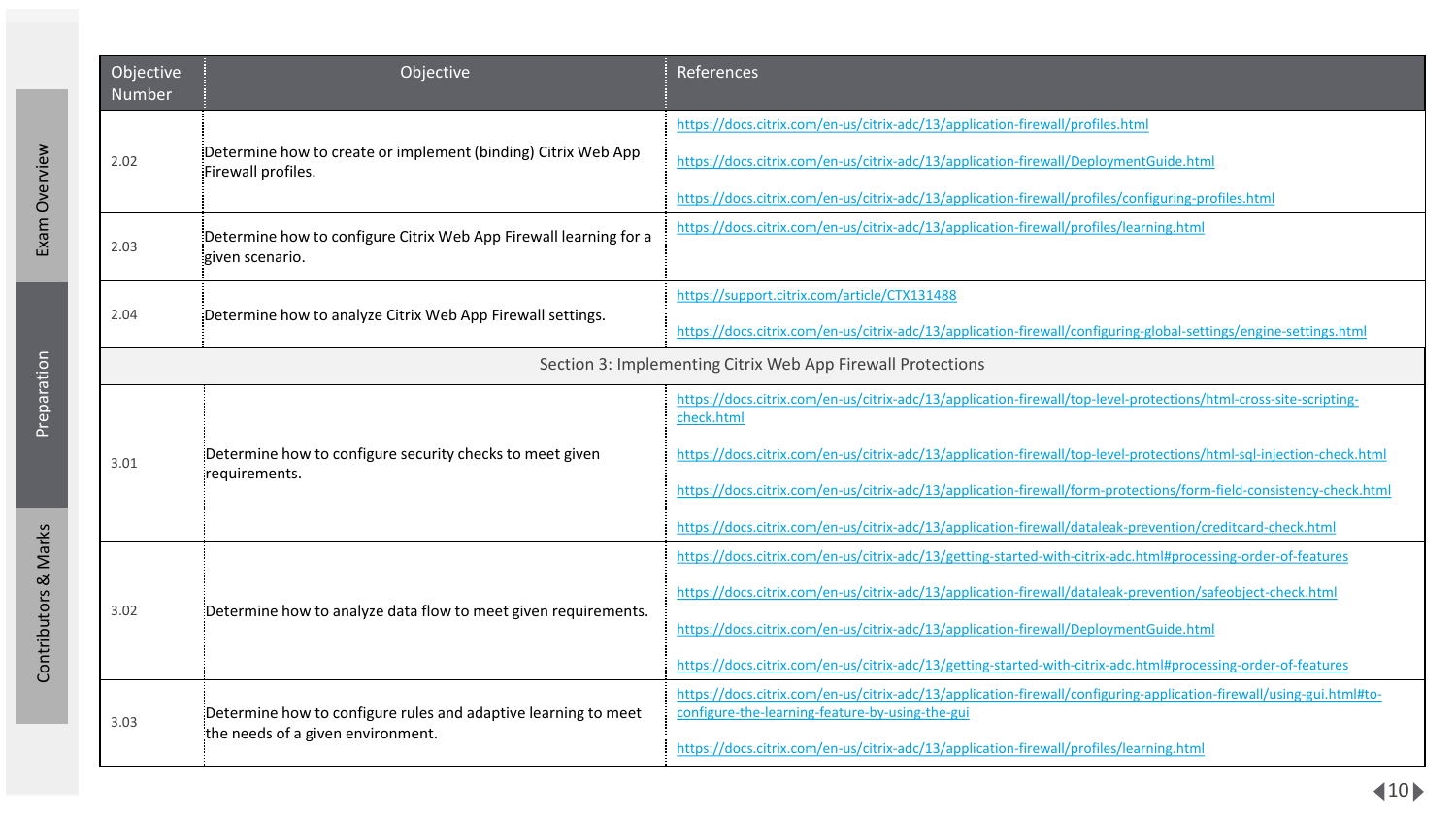| Objective<br>Number | Objective                                                                                | References                                                                                                                      |
|---------------------|------------------------------------------------------------------------------------------|---------------------------------------------------------------------------------------------------------------------------------|
|                     | Determine how to create or modify signature rules based on given<br>requirements.        | https://docs.citrix.com/en-us/citrix-adc/13/application-firewall/signatures/updating-signatures.html                            |
| 3.04                |                                                                                          | https://docs.citrix.com/en-us/citrix-adc/13/application-firewall/signatures/modifying-signatures.html                           |
|                     |                                                                                          | https://support.citrix.com/article/CTX138858                                                                                    |
|                     | Determine how to configure the various top-level protections based:                      | https://docs.citrix.com/en-us/citrix-adc/13/application-firewall/top-level-protections/buffer-over-flow-check.html              |
|                     |                                                                                          | https://docs.citrix.com/en-us/citrix-adc/13/application-firewall/top-level-protections/html-sql-injection-check.html            |
| 3.05                | ion the needs of an environment.                                                         | https://docs.citrix.com/en-us/citrix-adc/13/application-firewall/top-level-protections/html-cross-site-scripting-<br>check.html |
|                     |                                                                                          | https://docs.citrix.com/en-us/citrix-adc/13/application-firewall/url-protections/denyurl-check.html                             |
|                     |                                                                                          | Section 4: Additional Citrix Web App Firewall Protections                                                                       |
| 4.01                | Determine how to configure cookie consistency checks for an<br>:environment.             | https://docs.citrix.com/en-us/citrix-adc/13/application-firewall/top-level-protections/cookie-consistency-check.html            |
|                     | Determine how to configure advanced form protection checks for                           | https://docs.citrix.com/en-us/citrix-adc/13/application-firewall/form-protections/form-field-consistency-check.html             |
| 4.02                | ian environment.                                                                         | https://docs.citrix.com/en-us/citrix-adc/13/application-firewall/form-protections/field-formats-check.html                      |
|                     |                                                                                          | https://docs.citrix.com/en-us/citrix-adc/13/application-firewall/url-protections/starturl-check.html                            |
|                     |                                                                                          | https://docs.citrix.com/en-us/citrix-adc/13/application-firewall/form-protections/cross-site-request-forgery-<br>check.html     |
| 4.03                | Determine how to appropriately protect URLs based on a<br>description of an environment. | https://docs.citrix.com/en-us/citrix-adc/13/application-firewall/dataleak-prevention/safeobject-check.html                      |
|                     |                                                                                          | https://docs.citrix.com/en-us/citrix-adc/13/application-firewall/debugging-troubleshooting/learning.html                        |
|                     |                                                                                          | https://docs.citrix.com/en-us/netscaler/12/application-firewall/url-protections/denyurl-check.html                              |

[Contributors & Marks](#page-17-0) [Exam Overview](#page-3-0) [Preparation](#page-5-0)

Preparation

Contributors & Marks

Exam Overview

 $\left\langle 11 \right\rangle$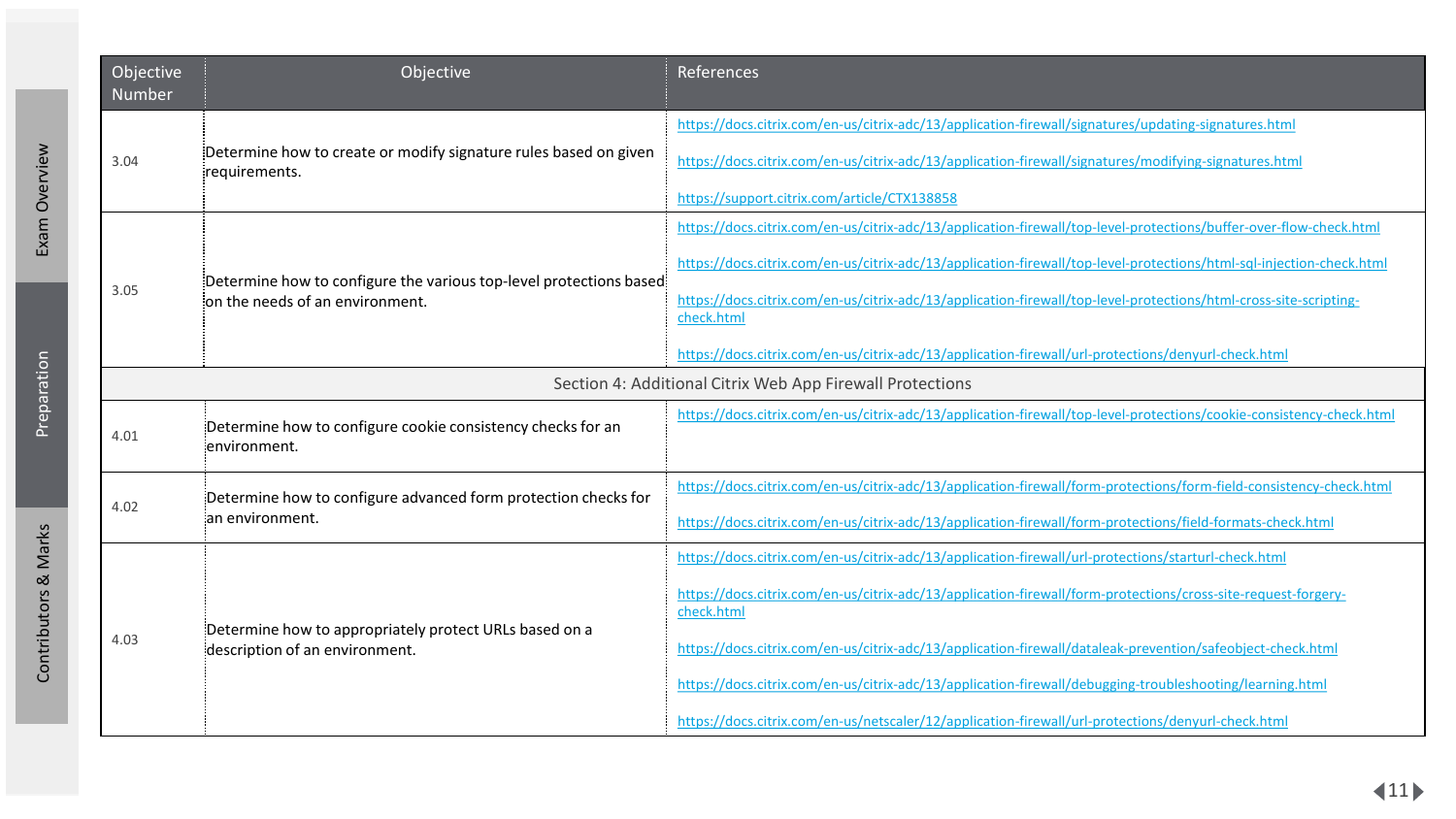| Objective<br><b>Number</b> | Objective                                                                                                 | References                                                                                                                                                                                                                                                                                                                                                                                       |
|----------------------------|-----------------------------------------------------------------------------------------------------------|--------------------------------------------------------------------------------------------------------------------------------------------------------------------------------------------------------------------------------------------------------------------------------------------------------------------------------------------------------------------------------------------------|
| 4.04                       | Determine how to appropriately protect the data based on a<br>description of an environment.              | https://docs.citrix.com/en-us/citrix-adc/13/application-firewall/dataleak-prevention/creditcard-check.html<br>https://docs.citrix.com/en-us/citrix-adc/13/application-firewall/dataleak-prevention/safeobject-check.html                                                                                                                                                                         |
|                            |                                                                                                           | Section 5: Monitoring and Troubleshooting Citrix Web App Firewall                                                                                                                                                                                                                                                                                                                                |
| 5.01                       | Determine how to deploy Citrix Web App Firewall for a given<br>environment.                               | https://support.citrix.com/article/CTX227310                                                                                                                                                                                                                                                                                                                                                     |
| 5.02                       | Determine how Citrix Web App Firewall interacts with applications<br>in a given environment.              | https://support.citrix.com/article/CTX131488                                                                                                                                                                                                                                                                                                                                                     |
| 5.03                       | Determine how to resolve Citrix Web App Firewall configuration<br>issues given a description of an issue. | https://docs.citrix.com/en-us/citrix-adc/13/application-firewall/debugging-troubleshooting/large-file-upload-<br>failure.html<br>https://docs.citrix.com/en-us/citrix-adc/13/application-firewall/policies/firewall-policies/binding policies.html<br>https://docs.citrix.com/en-us/citrix-adc/13/application-firewall/profiles/configuring-profiles.html                                        |
| 5.04                       | Determine how to Implement logging and reporting.                                                         | https://docs.citrix.com/en-us/citrix-adc/13/application-firewall/policies/auditing-policies.html<br>https://docs.citrix.com/en-us/citrix-adc/13/application-firewall/logs.html<br>https://docs.citrix.com/en-us/citrix-adc/13/system/troubleshooting-citrix-adc/how-to-free-space-on-var-directory.html<br>https://docs.citrix.com/en-us/citrix-adc/13/application-firewall/DeploymentGuide.html |
| 5.05                       | Determine how to customize error pages for a given environment.                                           | https://support.citrix.com/article/CTX140293                                                                                                                                                                                                                                                                                                                                                     |

[Contributors & Marks](#page-17-0) [Exam Overview](#page-3-0) [Preparation](#page-5-0) Contributors & Marks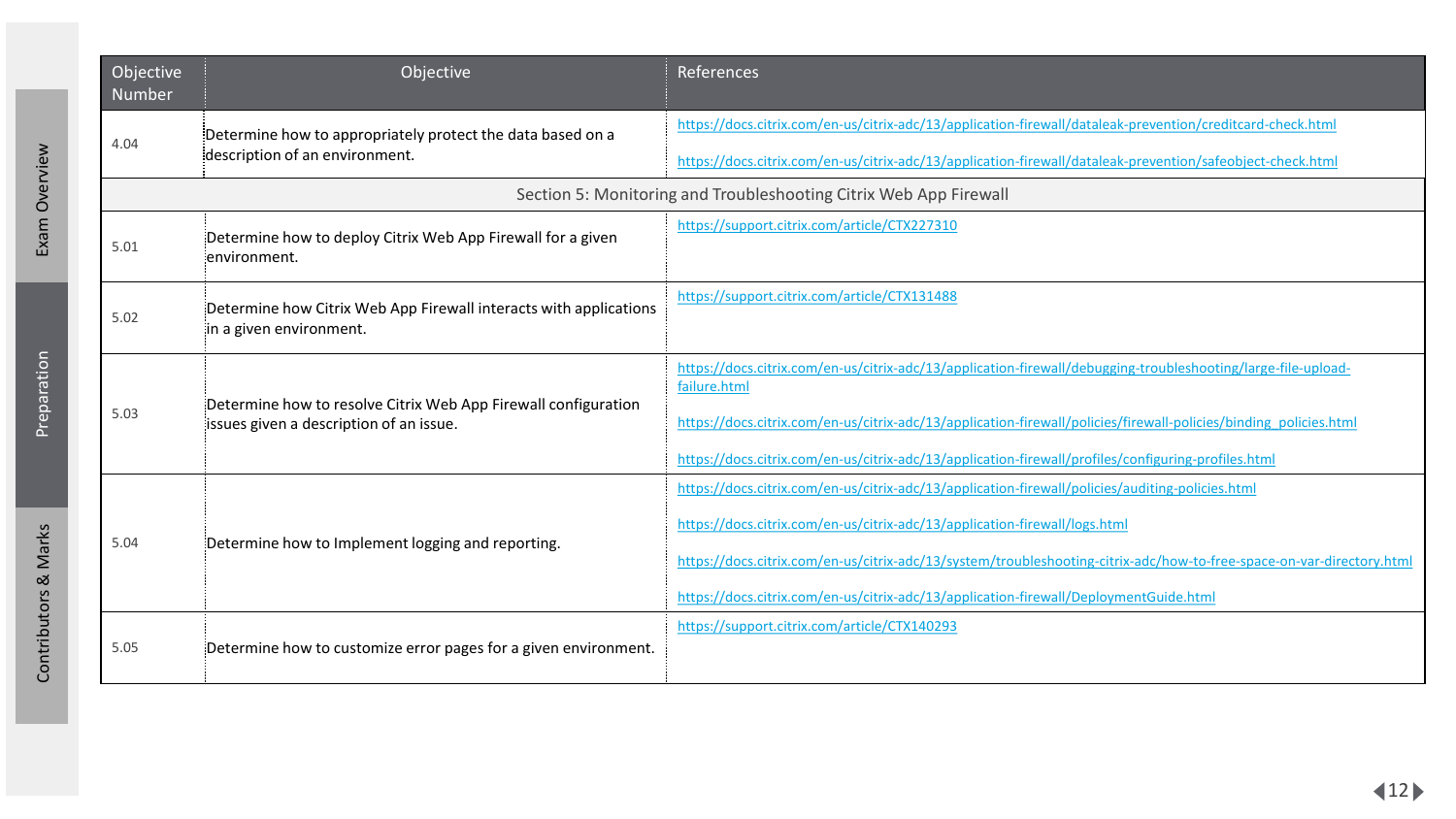| Objective<br><b>Number</b> | Objective                                                                 | <b>References</b>                                                                                                                                                                                              |  |
|----------------------------|---------------------------------------------------------------------------|----------------------------------------------------------------------------------------------------------------------------------------------------------------------------------------------------------------|--|
|                            |                                                                           | https://docs.citrix.com/en-us/citrix-adc/13/application-firewall/appendixes/nstrace-with-violation-logs.html<br>https://developer-docs.citrix.com/projects/citrix-adc-command-reference/en/latest/appfw/appfw- |  |
|                            |                                                                           | transactionrecords/appfw-transactionrecords/                                                                                                                                                                   |  |
| 5.06                       | Identify troubleshooting methods for Citrix Web App Firewall.             | https://docs.citrix.com/en-us/citrix-adc/13/application-firewall/debugging-troubleshooting.html                                                                                                                |  |
|                            |                                                                           | https://docs.citrix.com/en-us/citrix-adc/13/application-firewall/debugging-troubleshooting/learning.html                                                                                                       |  |
|                            |                                                                           | https://docs.citrix.com/en-us/citrix-adc/13/application-firewall/policies/firewall-policies/configuring policies.html                                                                                          |  |
|                            |                                                                           | https://developer-docs.citrix.com/projects/citrix-adc-command-reference/en/latest/appfw/appfw-stats/appfw-stats/                                                                                               |  |
|                            |                                                                           | Section 6: Citrix ADC Security and Filtering                                                                                                                                                                   |  |
|                            |                                                                           | https://docs.citrix.com/en-us/citrix-adc/13/appexpert/http-callout/configuring-http-callouts.html                                                                                                              |  |
| 6.01                       | Determine how to implement HTTP Callout.                                  | https://docs.citrix.com/en-us/citrix-adc/13/appexpert/http-callout/invoking-http-callout.html                                                                                                                  |  |
|                            |                                                                           | https://docs.citrix.com/en-us/citrix-adc/13/appexpert/rate-limiting/configuring-binding-traffic-rate-policy.html                                                                                               |  |
| 6.02                       | Determine how to implement IP rate-limiting.                              | https://docs.citrix.com/en-us/citrix-adc/13/appexpert/rate-limiting/configuring-binding-traffic-rate-policy1.html                                                                                              |  |
| 6.03                       | Determine how to implement IP reputation.                                 | https://docs.citrix.com/en-us/citrix-adc/13/reputation/ip-reputation.html                                                                                                                                      |  |
|                            |                                                                           | https://docs.citrix.com/en-us/citrix-adc/13/appexpert/appgoe/appgoe-actions.html                                                                                                                               |  |
| 6.04                       | Determine how to Implement AppQoE.                                        | https://docs.citrix.com/en-us/citrix-adc/13/appexpert/appgoe/appgoe-parameters.html                                                                                                                            |  |
|                            | Section 7: Authentication using Security Assertion Markup Language (SAML) |                                                                                                                                                                                                                |  |
|                            |                                                                           | https://docs.citrix.com/en-us/citrix-adc/13/aaa-tm/saml-authentication/citrix-adc-saml-sp.html                                                                                                                 |  |
| 7.01                       | Determine how to configure SAML based on a given scenario.                | https://docs.citrix.com/en-us/citrix-adc/13/aaa-tm/saml-authentication/citrix-adc-saml-idp.html                                                                                                                |  |

[Contributors & Marks](#page-17-0) [Exam Overview](#page-3-0) [Preparation](#page-5-0)

Preparation

Contributors & Marks

Exam Overview

 $\blacktriangleleft$ 13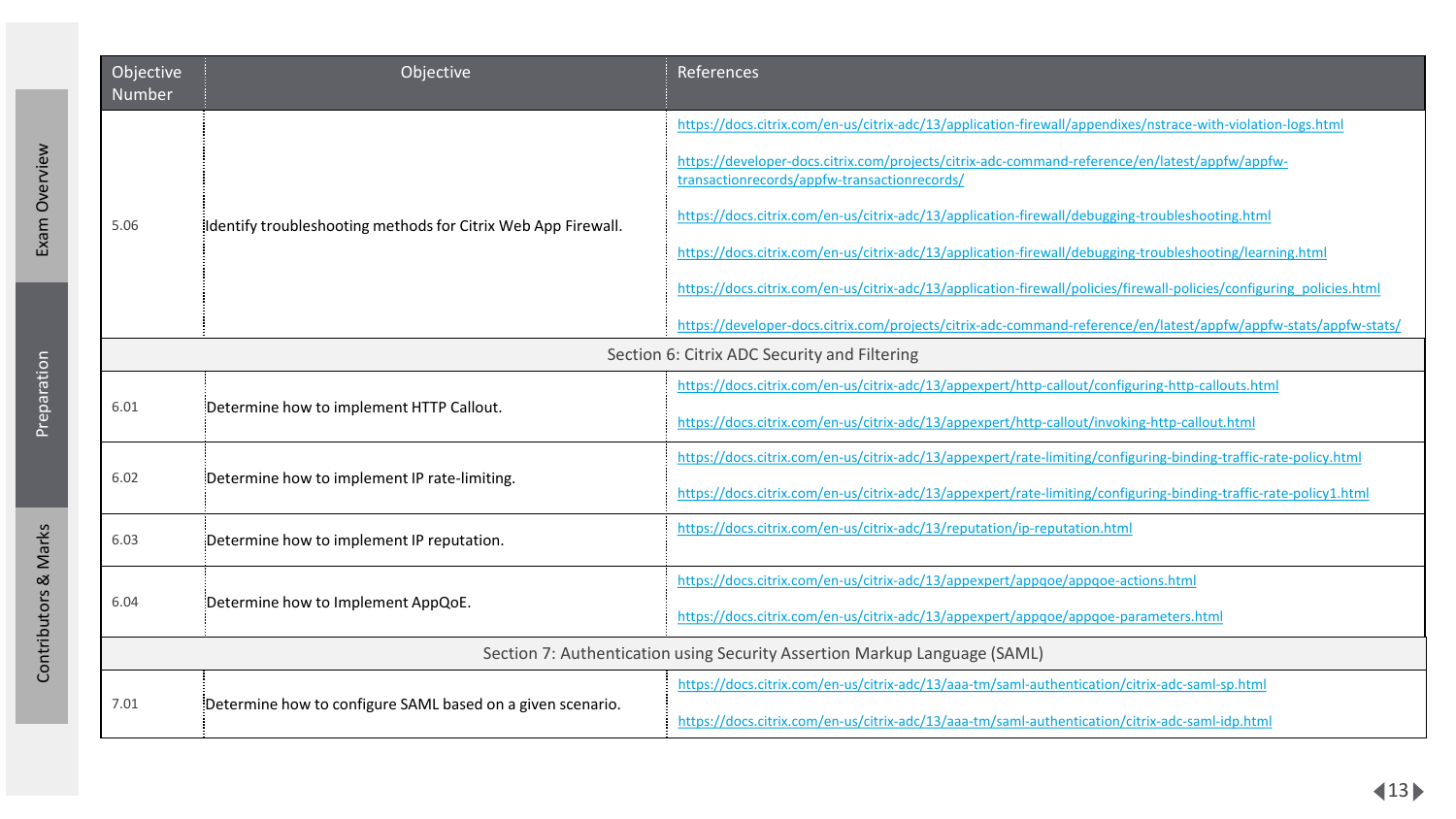| Objective<br><b>Number</b> | Objective                                                                                                                         | <b>References</b>                                                                                                                                                                                                                                                                                                                                                                                |
|----------------------------|-----------------------------------------------------------------------------------------------------------------------------------|--------------------------------------------------------------------------------------------------------------------------------------------------------------------------------------------------------------------------------------------------------------------------------------------------------------------------------------------------------------------------------------------------|
|                            |                                                                                                                                   | Section 8: Authentication using OAuth and OpenID                                                                                                                                                                                                                                                                                                                                                 |
| 8.01                       | Determine how to configure OAuth and OpenID based on a<br>description of a Citrix ADC environment.                                | https://support.citrix.com/article/CTX234873                                                                                                                                                                                                                                                                                                                                                     |
| 8.02                       | Determine how to configure multi-factor authentication in a Citrix<br>¡ADC environment based on a given scenario.                 | https://docs.citrix.com/en-us/citrix-adc/13/aaa-tm/multi-factor-nfactor-authentication/nfactor-authentication-<br>working.html<br>https://docs.citrix.com/en-us/citrix-adc/13/aaa-tm/multi-factor-nfactor-authentication/nfactor-authentication-<br>configuration-basics.html                                                                                                                    |
|                            |                                                                                                                                   | Section 9: Introduction and Configuration of Citrix Application Delivery Management                                                                                                                                                                                                                                                                                                              |
| 9.01                       | Determine which features of Citrix Application Delivery<br>Management should be used based on a description of an<br>environment. | https://docs.citrix.com/en-us/citrix-application-delivery-management-service/analytics.html                                                                                                                                                                                                                                                                                                      |
| 9.02                       | Determine what is needed for the Citrix ADM Service.                                                                              | https://docs.citrix.com/en-us/citrix-application-delivery-management-service/system-requirements.html<br>https://docs.citrix.com/en-us/citrix-application-delivery-management-service/setting-up.html                                                                                                                                                                                            |
| 9.03                       | Determine how to deploy Citrix Application Delivery Management<br>based on a given scenario.                                      | https://docs.citrix.com/en-us/citrix-application-delivery-management-software/13/deploy/high-availability-<br>deployment.html                                                                                                                                                                                                                                                                    |
| 9.04                       | Determine how to perform the initial configuration of Citrix<br>Application Delivery Management.                                  | https://docs.citrix.com/en-us/citrix-application-delivery-management-software/13/deploy/prerequisites-to-install-<br>citrix-adm.html<br>https://docs.citrix.com/en-us/citrix-application-delivery-management-software/13/configure/add-instances.html<br>https://docs.citrix.com/en-us/citrix-application-delivery-management-software/13/configure/enable-analytics-on-<br>virtual-servers.html |
| 9.05                       | Determine how to create additional instances of Citrix Application<br>Delivery Management.                                        | https://docs.citrix.com/en-us/citrix-application-delivery-management-software/13/configure/add-instances.html<br>https://docs.citrix.com/en-us/citrix-application-delivery-management-software/13/networks/instance-<br>management/configure-sites-geomaps.html                                                                                                                                  |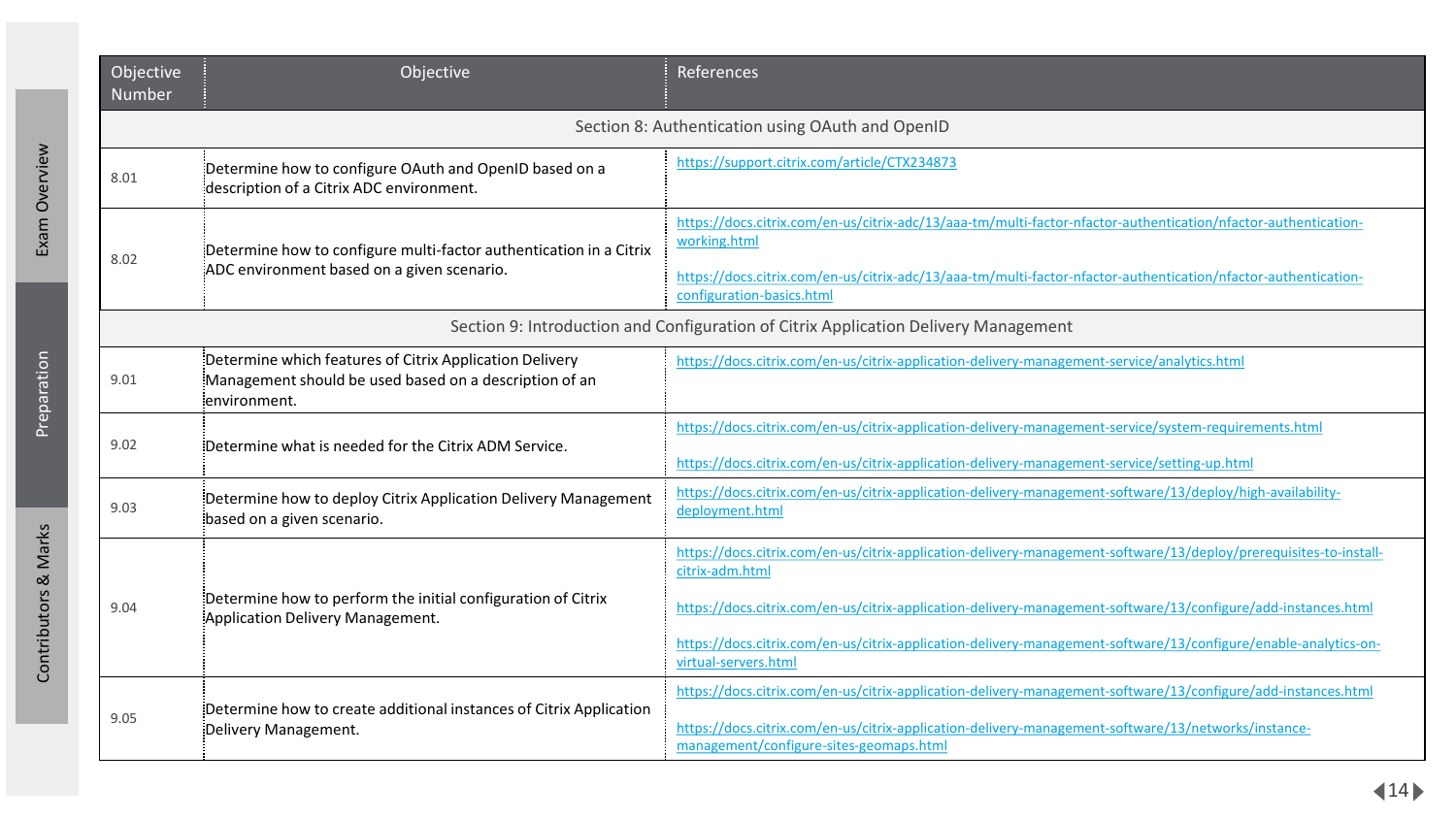| Objective<br>Number | Objective                                                                                                                                 | References                                                                                                                                                                                                                                                                                                                                                                                                                                                                                                                                  |
|---------------------|-------------------------------------------------------------------------------------------------------------------------------------------|---------------------------------------------------------------------------------------------------------------------------------------------------------------------------------------------------------------------------------------------------------------------------------------------------------------------------------------------------------------------------------------------------------------------------------------------------------------------------------------------------------------------------------------------|
|                     |                                                                                                                                           | Section 10: Managing and Monitoring Citrix ADC Instances                                                                                                                                                                                                                                                                                                                                                                                                                                                                                    |
| 10.01               | Determine how to manage multiple instances in a single Citrix<br>Application Delivery Management deployment with Instance<br>:Management. | https://docs.citrix.com/en-us/citrix-application-delivery-management-software/13/networks/instance-<br>management/create-instance-groups.html<br>https://docs.citrix.com/en-us/citrix-application-delivery-management-software/13/networks/instance-<br>management/how-to-search-instances-using-tags-properties.html<br>https://docs.citrix.com/en-us/citrix-application-delivery-management-software/13/configure/add-instances.html                                                                                                      |
| 10.02               | Determine how to manage the aspects of Authentication and<br>Authorization on Citrix ADM.                                                 | https://docs.citrix.com/en-us/citrix-application-delivery-management-software/13/access-control/multi-tenancy.html<br>https://docs.citrix.com/en-us/citrix-application-delivery-management-software/13/access-control/role-based-access-<br>control.html                                                                                                                                                                                                                                                                                    |
| 10.03               | Identify what data is captured and utilized with Analytics and<br>:Automation.                                                            | https://docs.citrix.com/en-us/citrix-application-delivery-management-software/13/analytics.html<br>https://docs.citrix.com/en-us/citrix-application-delivery-management-software/13/networks/events.html<br>https://docs.citrix.com/en-us/citrix-application-delivery-management-software/13/application-analytics-and-<br>management/application-security-analytics.html<br>https://docs.citrix.com/en-us/citrix-application-delivery-management-software/13/analytics/logstream.html                                                      |
| 10.04               | Determine how to configure and install SSL Certificates on Citrix<br>Application Delivery Management.                                     | https://docs.citrix.com/en-us/citrix-application-delivery-management-software/13/networks/ssl-certificate-<br>dashboard/how-to-configure-enterprise-policy.html<br>https://docs.citrix.com/en-us/citrix-application-delivery-management-software/13/networks/ssl-certificate-<br>dashboard/how-to-install-ssl-certificates-on-netscaler-instance.html<br>https://docs.citrix.com/en-us/citrix-application-delivery-management-software/13/networks/ssl-certificate-<br>dashboard/how-to-set-up-notificationsfor-ssl-certificate-expiry.html |

[Contributors & Marks](#page-17-0) [Exam Overview](#page-3-0) [Preparation](#page-5-0) Contributors & Marks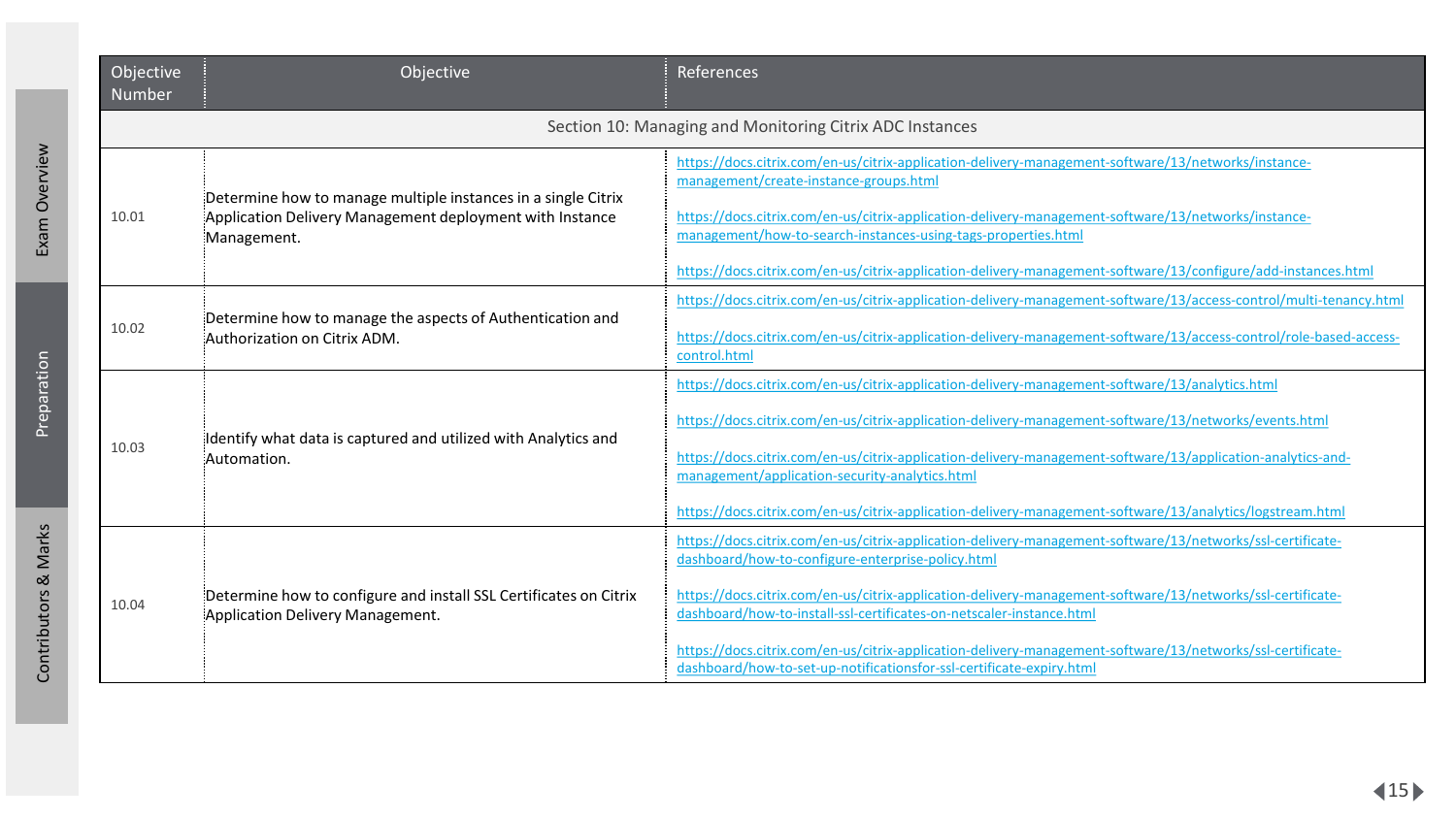| Objective<br><b>Number</b> | Objective                                                            | References                                                                                                                                                       |
|----------------------------|----------------------------------------------------------------------|------------------------------------------------------------------------------------------------------------------------------------------------------------------|
|                            |                                                                      | https://docs.citrix.com/en-us/citrix-application-delivery-management-software/13/analytics/secure-web-gateway-<br>analytics/dashboards.html                      |
| 10.05                      | Determine how to monitor user connections using dashboards.          | https://docs.citrix.com/en-us/citrix-application-delivery-management-software/13/application-analytics-and-<br>management/application-security-analytics.html    |
|                            |                                                                      | https://docs.citrix.com/en-us/citrix-application-delivery-management-software/13/application-analytics-and-<br>management.html                                   |
|                            |                                                                      | Section 11: Managing Citrix ADC Configurations                                                                                                                   |
|                            |                                                                      | https://docs.citrix.com/en-us/citrix-application-delivery-management-software/13/application-analytics-and-<br>management/application-security-analytics.html    |
| 11.01                      | Determine how to manage applications in a Citrix ADC<br>environment. | https://docs.citrix.com/en-us/citrix-application-delivery-management-software/13/application-analytics-and-<br>management/application-performance-analytics.html |
|                            |                                                                      | https://docs.citrix.com/en-us/citrix-application-delivery-management-software/13/application-analytics-and-<br>management/create-application-definition.html     |
| 11.02                      | Determine how to create, manage, and configure StyleBooks.           | https://docs.citrix.com/en-us/citrix-application-delivery-management-software/13/stylebooks/how-to-create-custom-<br>stylebooks.html                             |
|                            |                                                                      | https://docs.citrix.com/en-us/citrix-application-delivery-management-software/13/stylebooks/how-to-create-custom-<br>stylebooks/create-composite-stylebook.html  |
| 11.03                      | Determine how to complete configuration jobs based on a scenario.    | https://docs.citrix.com/en-us/citrix-application-delivery-management-software/13/networks/configuration-jobs/how-<br>to-use-variables.html                       |
|                            |                                                                      | https://docs.citrix.com/en-us/citrix-application-delivery-management-software/13/networks/configuration-<br>jobs/replicate-configuration.html                    |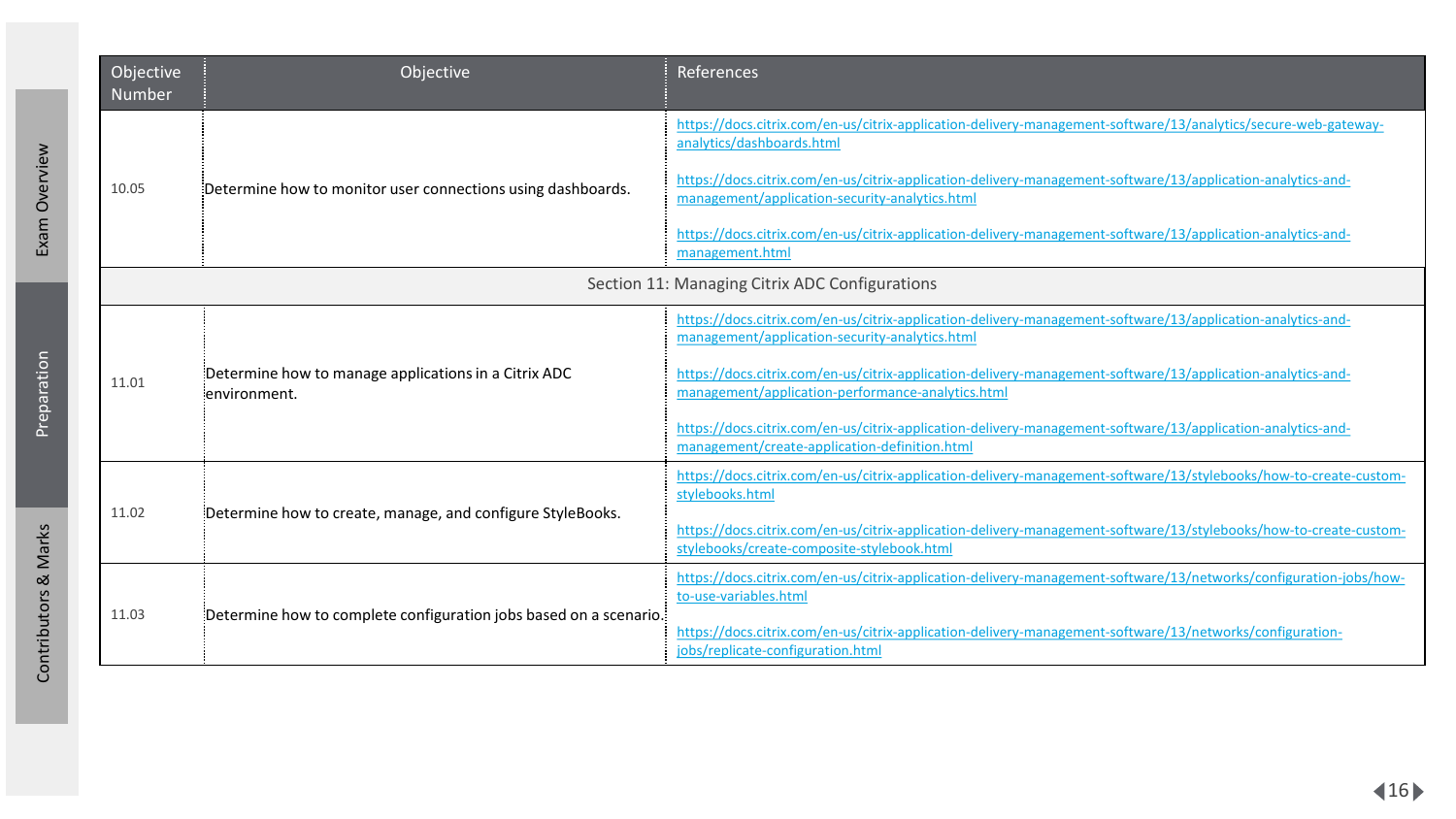| Objective<br>Number                                    | Objective                                                                                   | References                                                                                                                                                                                                                                  |  |
|--------------------------------------------------------|---------------------------------------------------------------------------------------------|---------------------------------------------------------------------------------------------------------------------------------------------------------------------------------------------------------------------------------------------|--|
| Section 12: Integrated Caching                         |                                                                                             |                                                                                                                                                                                                                                             |  |
| 12.01                                                  | Determine when to use static or dynamic content requests.                                   | https://docs.citrix.com/en-us/citrix-adc/13/optimization/integrated-caching.html<br>https://docs.citrix.com/en-us/citrix-adc/13/optimization/integrated-caching/configure-policies-for-caching-and-<br>invalidation.html                    |  |
| 12.02                                                  | Determine how to configure cache policies.                                                  | https://docs.citrix.com/en-us/citrix-adc/13/optimization/integrated-caching/configure-policies-for-caching-and-<br>invalidation.html                                                                                                        |  |
| 12.03                                                  | Determine which content group settings to configure based on a<br>given scenario.           | https://docs.citrix.com/en-us/citrix-adc/13/optimization/integrated-caching/configure-selectors-basic-content-<br>groups.html<br>https://docs.citrix.com/en-us/citrix-adc/13/optimization/integrated-caching/improve-cache-performance.html |  |
| Section 13: Front End Optimization                     |                                                                                             |                                                                                                                                                                                                                                             |  |
| 13.01                                                  | Determine how to utilize front-end optimizations based on a given<br>scenario.              | https://docs.citrix.com/en-us/citrix-adc/13/optimization/front-end-optimization.html                                                                                                                                                        |  |
| Section 14: Performance Tuning and Other Optimizations |                                                                                             |                                                                                                                                                                                                                                             |  |
| 14.01                                                  | Determine how the Citrix ADC system uses HTTP connections based<br>ion a given description. | https://docs.citrix.com/en-us/citrix-adc/13/system/http-configurations.html#configure-http-profile-to-drop-trace-or-<br>track-invalid-requests<br>https://docs.citrix.com/en-us/citrix-adc/13/system/http-configurations.html               |  |
| 14.02                                                  | Determine how to Tune HTTP and TCP behaviors in Connection<br>Profiles.                     | https://docs.citrix.com/en-us/citrix-adc/13/system/tcp-configurations.html#built-in-tcp-profiles                                                                                                                                            |  |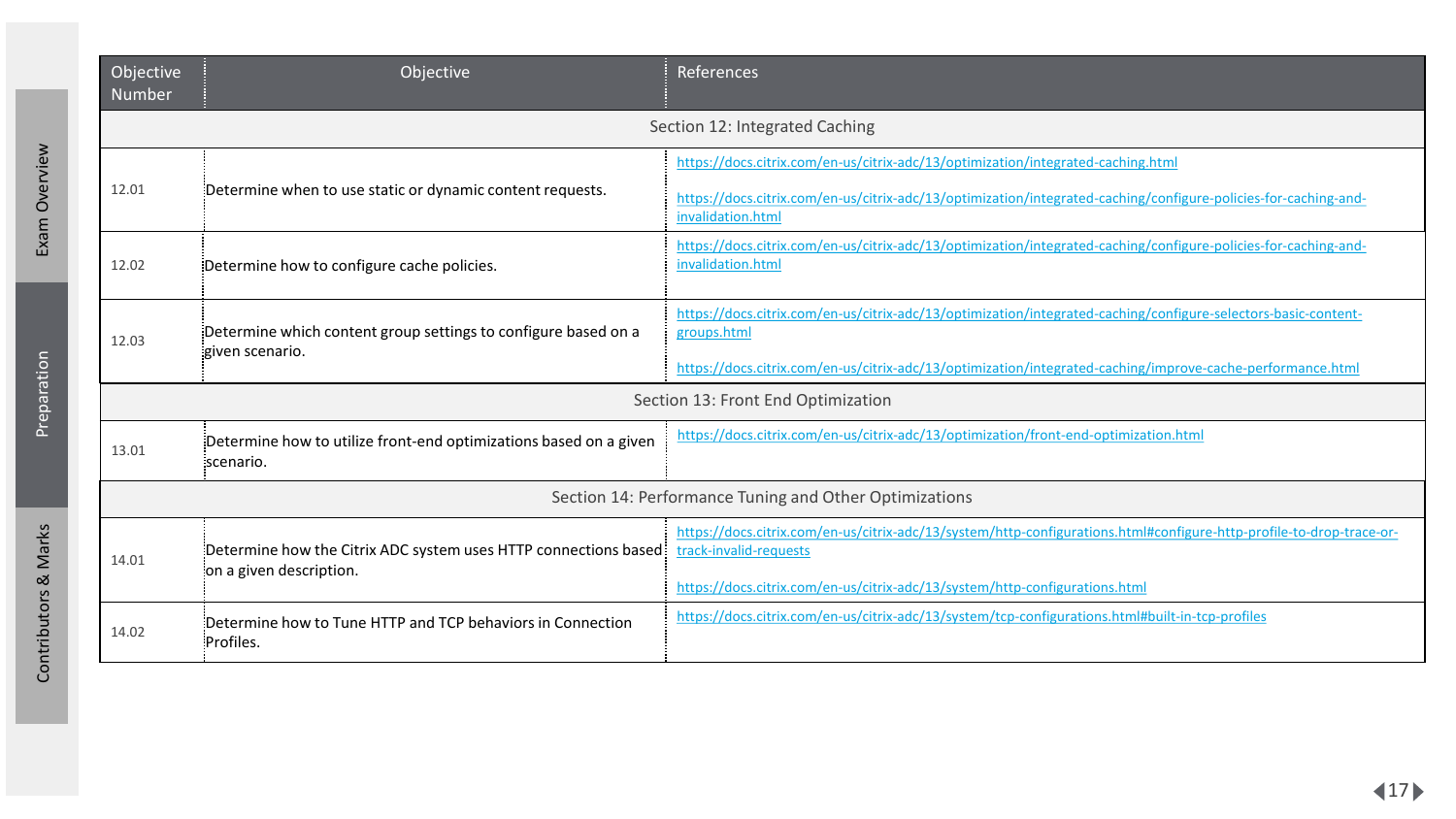## <span id="page-17-0"></span>Contributors & Marks

**Author**

Premkumar Mekara

#### **Subject Matter Experts**

[Arnd Kagelmacher](http://www.linkedin.com/in/akagelmacher) Carsten Bruns David Salas Villalobos [Johannes Norz](https://blog.norz.at/) [Justin Apsley](https://www.linkedin.com/in/justinapsley)

[Khalaf Haddad](https://www.linkedin.com/in/kbhaddad/) Lucas Araujo Matthew R. Jones [Mehdi Hamid](https://www.linkedin.com/in/mehdi-hamid-7427245/) Paul Blitz

[Sam Jacobs](https://www.linkedin.com/in/samjacobsctp/)  Sergio Justo Shruti Dhamale [Timothy O'Brien](https://www.linkedin.com/in/timothyjobrien2/)